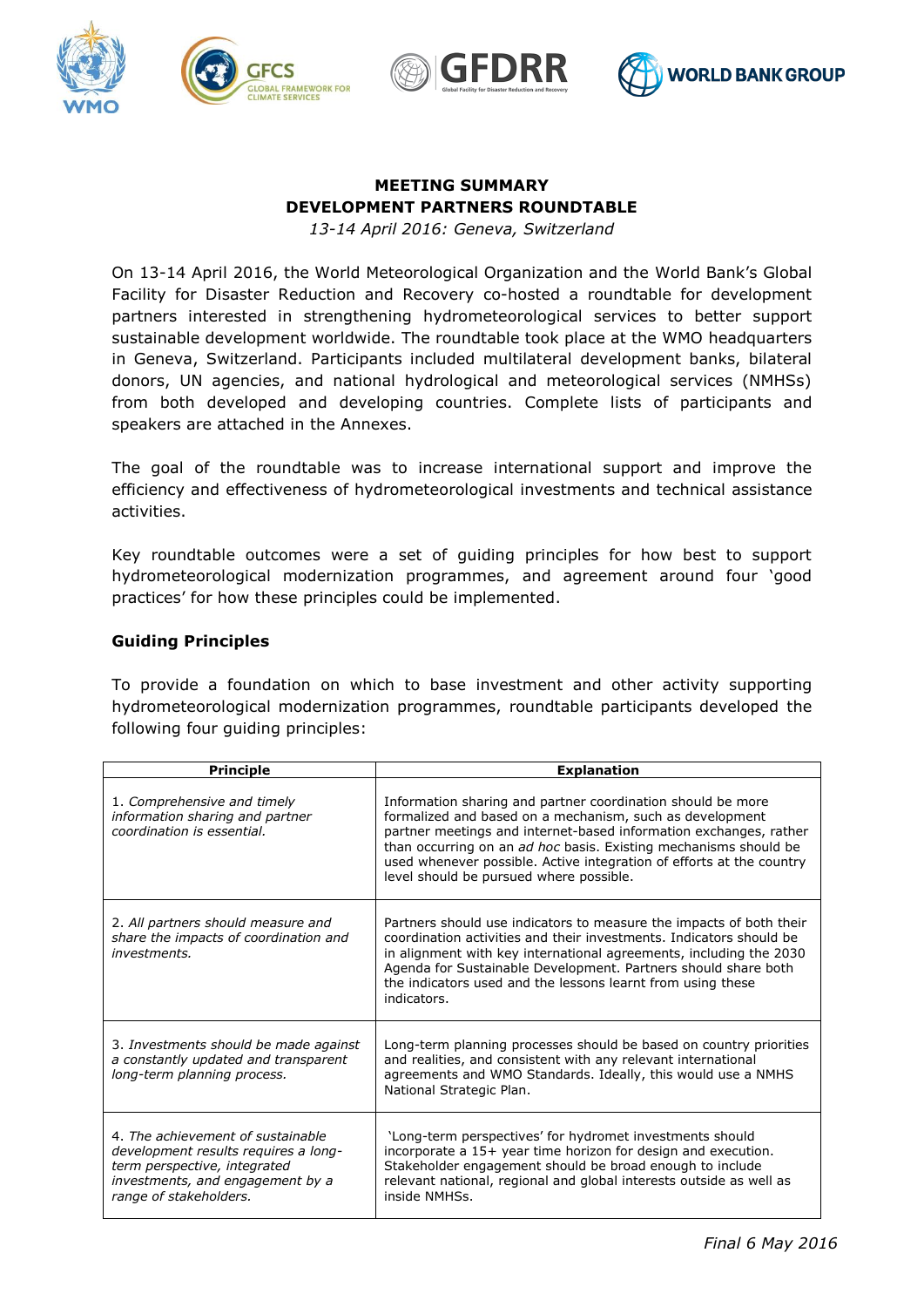## **Good Practices**

Following discussion of the principles, participants reached agreement on four "good practices," or ways in which the guiding principles could be operationalized:

- *1)* Adoption of National Strategic Plans for the modernization of NMHSs;
- *2)* Development, use and exchange of indicators for monitoring the impact of NMHS modernization projects and programmes;
- *3)* Creation of, and ongoing support for, a development partner "Community of Practice," to provide an informal forum for those engaged in NMHS modernization projects and programmes to meet and exchange information;
- *4)* Further development, promotion and widespread usage of the WMO's Country Profile Database for the transparent exchange of information on development-partner supported NMHS modernization projects and programmes.

The ensuing discussion provided further information on the characteristics of the good practices and identified those responsible for carrying out the work entailed. It was noted in the discussion that some or all of these good practices could not be adopted without additional resources committed for this purpose, or the reallocation of existing resources, but the net result would be an increase in the efficiency of the use of financial and other resources provided for NMHS modernization.

Considering each of the four good practices in turn, the following agreements were reached:

*Key agreements on Good Practice 1: National Strategic Plans (Plans) for the modernization of NMHSs*

- a. It is useful to consider a NMHS conceptually as a simple three-layer model (Fig. 1). The development of the strategic plan should commence with an assessment of national requirements for weather/climate/hydrological services (as appropriate), and then consider how to meet these needs through the modernization of the front office, back office and technical infrastructure.
- b. The Plan should be consistent with broader national planning in relevant areas (including, but not limited to, emergency management, aviation, agriculture and water resources).
- c. The Plan should be consistent with, and specify linkages to, regional and global plans in the relevant area(s) of weather/climate/hydrological services.
- d. The Plan could be validated by WMO and should be endorsed by the appropriate Minister or other authority at the national level.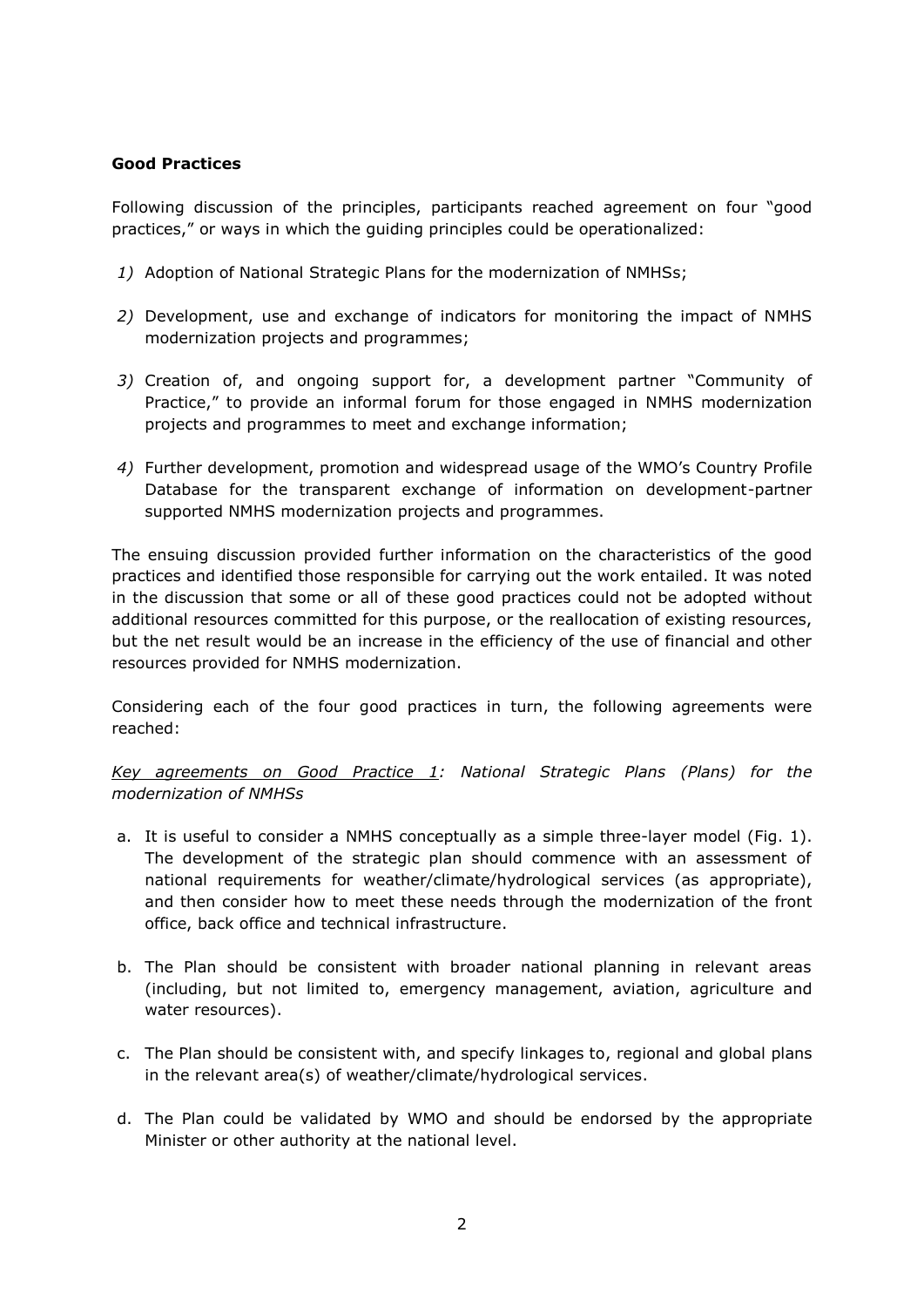

**Figure 1: Conceptual three-layer structure of a typical NMHS.**

*Who should prepare the Plan?*

- The Permanent Representative of country to the WMO (the PR) is responsible for the Plan;
- Development partners, including WMO, would provide guidance and resources, if necessary, for the preparation of the Plan;
- WMO would provide guidance and set up a process for validation if requested.

*Key agreements on Good Practice 2: Indicators for monitoring the impact of NMHS modernization projects and programmes*

- a. Indicators would be needed to meet a range of purposes, such as monitoring the implementation of the modernization programme, monitoring the volume and quality of the resulting services, and most importantly (but also the most challenging), monitoring the impact at different levels (regional, national and especially the community level) of the services delivered as a result of modernization.
- b. Monitoring should be scaled to meet the national needs of NMHSs. For a small NMHS, the monitoring should be simple and carefully targeted at key project milestones/key project service outcomes. For a larger service, there may be a more elaborate system of indicators and monitoring. In any event, transparency would require exchange of monitoring results among key stakeholders.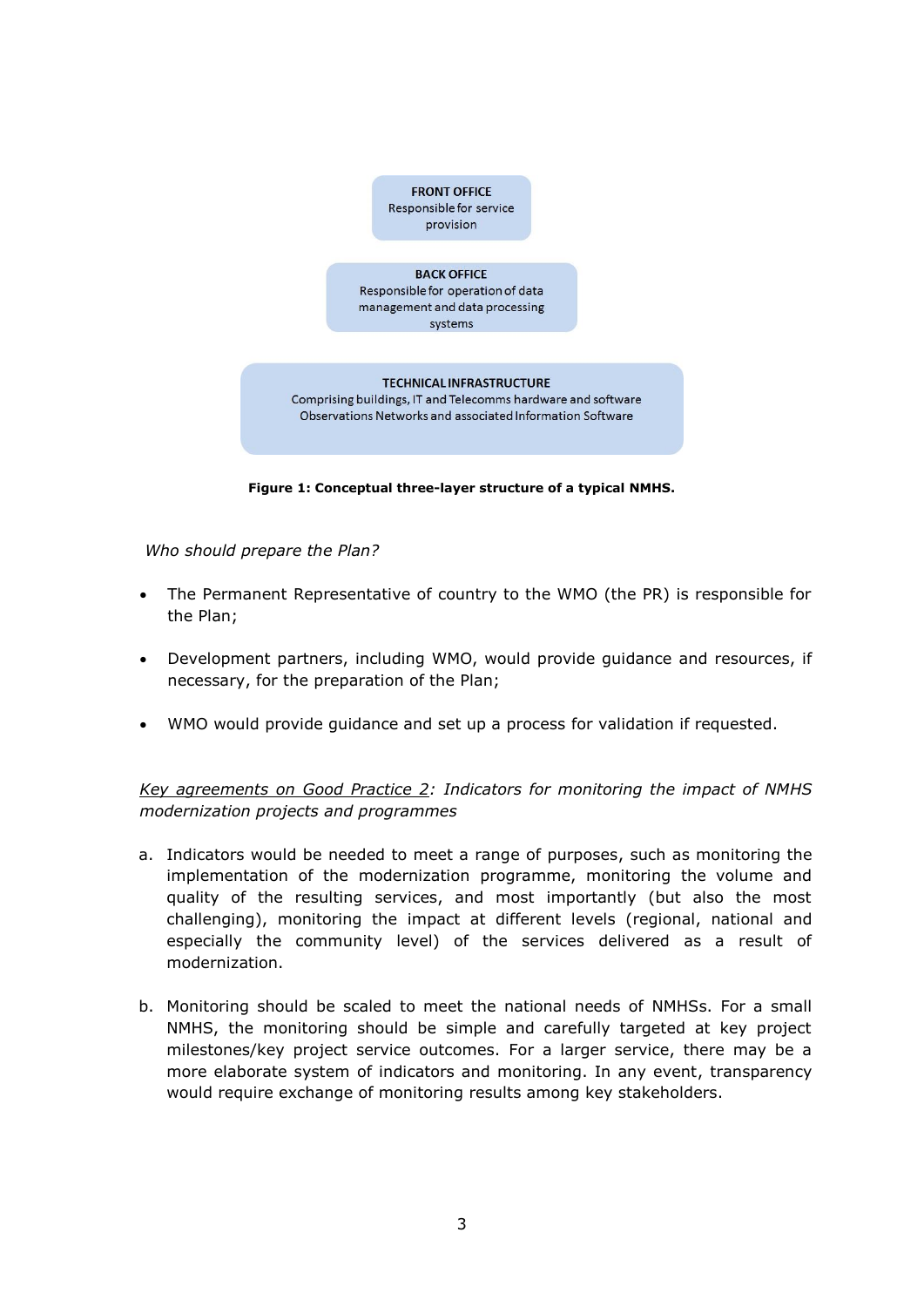c. Where necessary, indicators could be presented in a simple way: for example, using red, orange, yellow and green "traffic light" colour coding that would inform non-technical users as to whether the indicator was showing unsatisfactory, marginal or satisfactory performance.

## *Who should prepare the indicators?*

- The NMHS undertaking the modernization with guidance from:
	- o Development partners
	- o WMO
	- o National stakeholders

## *Key agreements on Good Practice 3: A development partner "Community of Practice"*

- a. The Community of Practice should serve as a forum for exchange of information on project proposals and projects underway and other relevant matters relating to the modernization of NMHSs.
- b. The Community of Practice should provide ongoing opportunities for detailed technical discussions as needed by the development partners working in a country or region.
- c. Transparency would be achieved through reporting in the Country Profile Database.

*Who should participate and who should drive the Community of Practice?*

• The development partners

*Key agreements on Good Practice 4: Further development, promotion and widespread usage of the WMO Country Profile Database*

- a. The Country Profile Database should be managed by WMO.
- b. The Database should have both public and confidential components.
- c. A development partners section could be established for the database, allowing interested stakeholders to enter data and information relating to new approaches to modernization, project concepts, upcoming events, etc.

*Who can enter data and who is accountable for its accuracy?* 

- For entry of programme and project-related information at the national level: the Permanent Representative to the WMO will authorise entry of nationallyrelevant data and be accountable for its accuracy.
- For information regularly aggregated by the WMO and for database management (including data accuracy and security): WMO Secretariat.
- For a future development partners section: all interested stakeholders.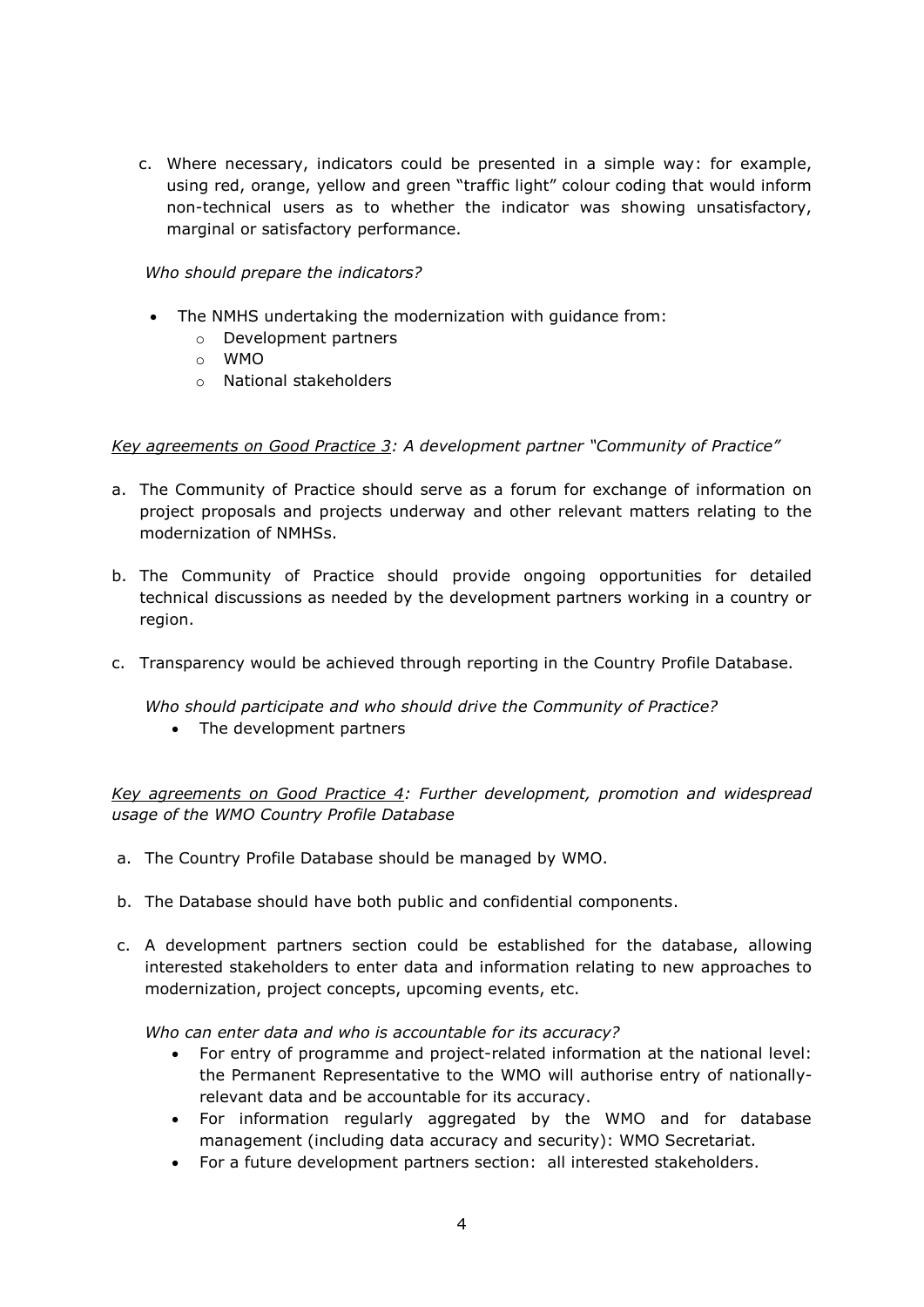## *ANNEX A: SPEAKERS AND MODERATORS Development Partners Roundtable*

GENEVA, SWITZERLAND 13-14 April 2016

### *OPENING*

- Petteri Taalas, Secretary-General, World Meteorological Organization
- Francis Ghesquiere, Head, Global Facility for Disaster Reduction and Recovery, World Bank Group
- Elena Manaenkova, Assistant Secretary-General, World Meteorological Organization

### *SESSION ONE*

- Semunesh Golla Seyoum (Ms), Ministry of Water, Irrigation and Energy, Ethiopia
- Fetene Teshome Tola, National Meteorological Agency, Ethiopia
- Rishi Ram Sharma, Department of Hydrology and Meteorology, Nepal
- Albert A.E. Martis, Meteorological Department, Curaçao and Sint Marteen
- Vladimir Tsirkunov, Global Facility for Disaster Reduction and Recovery, World Bank Group
- Robert O. Masters, World Meteorological Organization
- *Moderator:* Geoff Love, World Bank Group

### *SESSION FOUR*

- Mary Power, World Meteorological Organization
- Jen Sunde, Intergovernmental Board on Climate Services
- Benjamin Larroquette, United Nations Development Programme GEF
- Patrick Benichou, Meteo France International
- May Chin Chaw, Department of Meteorology and Hydrology, Myanmar
- Satoru Mimura, Japan International Cooperation Agency
- *Moderator:* Geoff Love, World Bank Group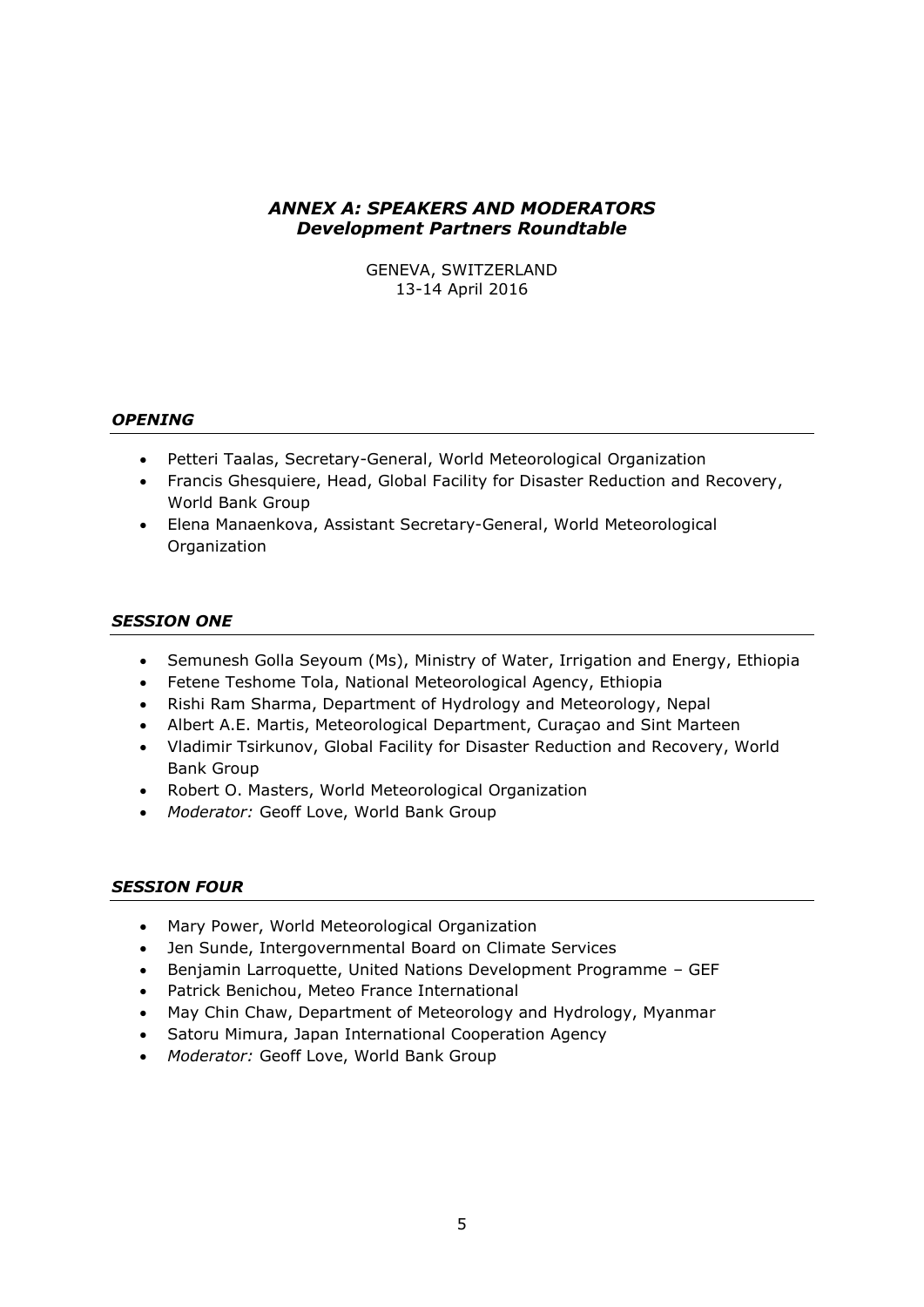## *ANNEX B: PARTICIPANTS Development Partners Roundtable*

GENEVA, SWITZERLAND 13-14 April 2016

|                | Mr/Ms | <b>First Name</b>              | <b>Last Name</b>          | <b>Country/Organization</b>                                                                                                                | Group No.,<br><b>Session 2</b>   |
|----------------|-------|--------------------------------|---------------------------|--------------------------------------------------------------------------------------------------------------------------------------------|----------------------------------|
| $\mathbf{1}$   |       | Secretary-General              |                           | World Meteorological Organization<br>(WMO)                                                                                                 |                                  |
| $\overline{2}$ |       | Assistant<br>Secretary-General |                           | World Meteorological Organization<br>(WMO)                                                                                                 | Group 2                          |
| $\overline{3}$ | Mr    | Yinka                          | <b>ADEBAYO</b>            | "Chief, Education and Fellowships<br>Division, Education and Training<br>Office, Development and Regional<br><b>Activities Department"</b> | Group 1                          |
| 4              | Mr    | <b>Bruce</b>                   | <b>ANGLE</b>              | Environment Canada (EC) /<br>Canada                                                                                                        | Rapporteur<br>group <sub>1</sub> |
| 5              | Ms    | Ester                          | ARAÚJO DE<br><b>BRITO</b> | National Institute of Meteorology<br>and Geophysics / Cabo Verde                                                                           | Group 2                          |
| $\overline{7}$ | Mr    | Patrick                        | <b>BENICHOU</b>           | Meteo France International (MFI)<br>/ France                                                                                               | Group 2                          |
| 8              | Ms    | Kate                           | <b>BROWN</b>              | Global Island Partnership<br>(GLISPA)                                                                                                      | Group 1                          |
| 10             | Ms    | May Khin                       | <b>CHAW</b>               | Department of Meteorology and<br>Hydrology / Myanmar                                                                                       | Group 1                          |
| 11             | Ms    | Paula                          | <b>CLAUDIANOS</b>         | Department of Foreign Affairs and<br>Trade (DFAT) / Australia                                                                              | Group 1                          |
| 12             | Mr    | Johannes                       | <b>CULLMAN</b>            | World Meteorological Organization<br>(WMO)                                                                                                 | Group 1                          |
| 13             | Mr    | Craig                          | <b>DAVIES</b>             | European Bank for Reconstruction<br>and Development (EBRD)                                                                                 | Group 2                          |
| 14             | Mr    | Maxx                           | <b>DILLEY</b>             | World Meteorological Organization<br>(WMO)                                                                                                 | Group 1                          |
| 15             | Mr    | Quoc-Phi                       | <b>DUONG</b>              | Météo-France (MF) / France                                                                                                                 | Group 2                          |
| 16             | Mr    | Kjetil                         | <b>ELSEBUTANGEN</b>       | Permanent Mission of Norway in<br>Geneva / Norway                                                                                          | Group 2                          |
| 17             | Mr    | David                          | <b>FARRELL</b>            | Caribbean Institute for<br>Meteorology and Hydrology<br>(CIMH)                                                                             | Group 1                          |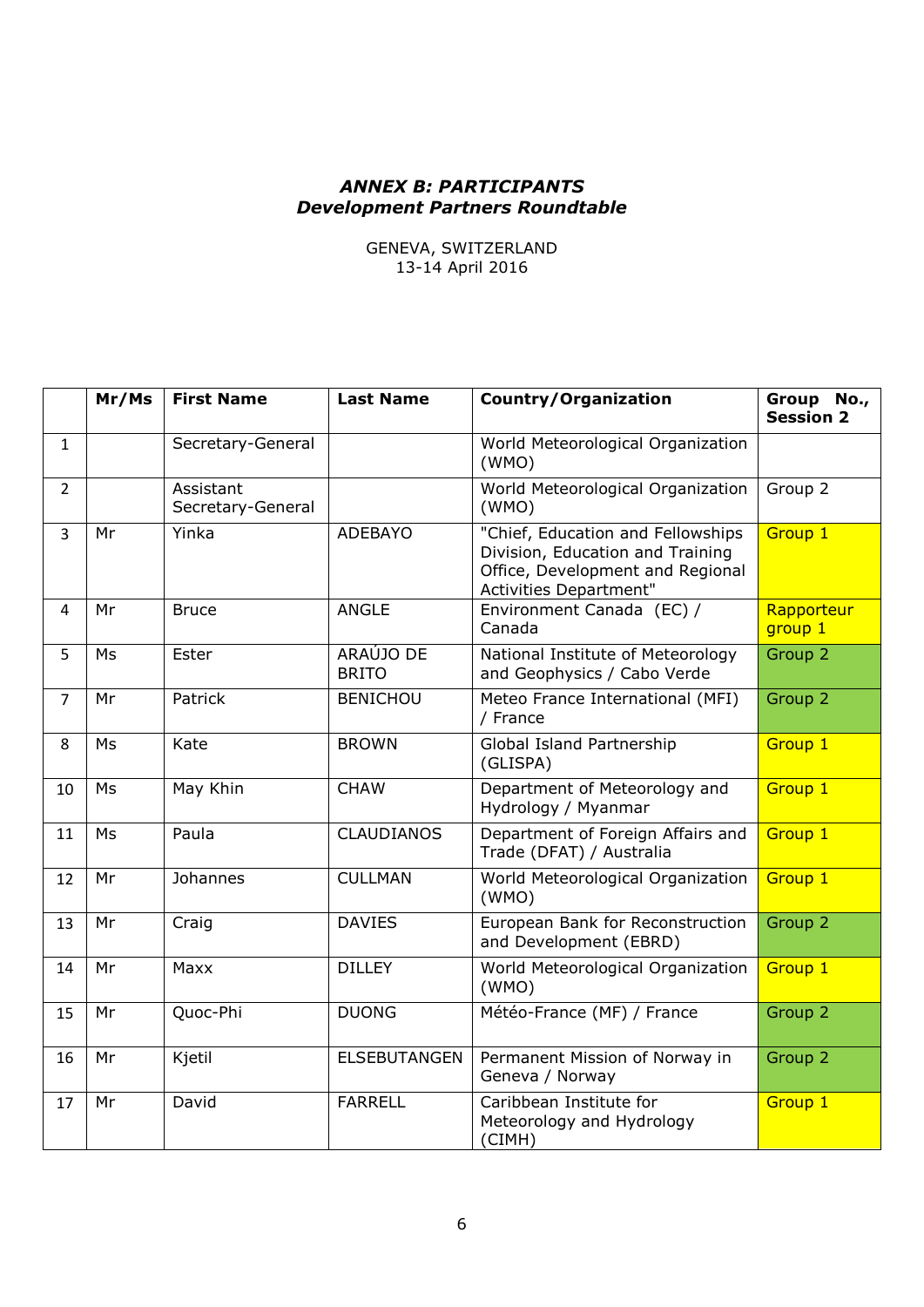|    | Mr/Ms | <b>First Name</b> | <b>Last Name</b>                | <b>Country/Organization</b>                                                 | <b>Group No.</b><br>for<br><b>Session 2</b> |
|----|-------|-------------------|---------------------------------|-----------------------------------------------------------------------------|---------------------------------------------|
| 18 | Mr    | Vincent           | <b>GABAGLIO</b>                 | <b>EUMETSAT</b>                                                             | Group 1                                     |
| 19 | Ms    | <b>Bonnie</b>     | <b>GALVIN</b>                   | World Meteorological Organization<br>(WMO)                                  | Group 2                                     |
| 20 | Mr    | Jean-Paul         | <b>GAUDECHOUX</b>               | World Meteorological Organization<br>(WMO)                                  | Group 1                                     |
| 21 | Mr    | Francis           | <b>GHESQUIERE</b>               | World Bank - GFDRR                                                          | Group 1                                     |
| 22 | Ms    | Benedicte         | <b>GIÆVER</b>                   | Norwegian Refugee Council (NRC)<br>/ Norway                                 | Group 2                                     |
| 24 | Mr    | Julio             | <b>GONZÁLEZ</b><br><b>BREÑA</b> | Agencia Estatal de Meteorología<br>(AEMET) / Spain                          | Group 1                                     |
| 25 | Mr    | Paul              | <b>HAENER</b>                   | International Office for Water<br>(OIEau)                                   | Group 1                                     |
| 26 | Mr    | Kinfe             | <b>HAILEMARIAM</b>              | National Meteorological Agency<br>(NMA) / Ethiopia                          | Group 1                                     |
| 27 | Mr    | John              | <b>HARDING</b>                  | United Nations International<br>Strategy for Disaster Reduction<br>(UNISDR) | Group 1                                     |
| 28 | Ms    | Maria             | <b>HURTOLA</b>                  | Finnish Meteorological Institute<br>(FMI) / Finland                         | Group 1                                     |
| 29 | Mr    | Gavin             | <b>ILEY</b>                     | Met Office / UK                                                             | Group 1                                     |
| 30 | Mr    | Demetrio          | <b>INNOCENTI</b>                | Green Climate Fund (GCF)                                                    | Group 2                                     |
| 31 | Mr    | Mikio             | <b>ISHIWATARI</b>               | Japan International Cooperation<br>Agency (JICA) / Japan                    | Group 1                                     |
| 32 | Ms    | Jacqueline        | JAKOB-<br><b>GALLMANN</b>       | Swiss Agency for Development<br>and Cooperation (SDC) /<br>Switzerland      | Group 1                                     |
| 33 | Ms    | Nicola            | <b>JENNS</b>                    | Department for International<br>Development (DFID) / UK                     | Group 2                                     |
| 34 | Mr    | Justus Joseph     | <b>KABYEMERA</b>                | African Development Bank - CDSF                                             | Group 1                                     |
| 35 | Mr    | <b>James</b>      | KINYANGI                        | African Development Bank - CDSF                                             | Group 2                                     |
| 36 | Mr    | Daniel            | <b>KULL</b>                     | World Bank - GFDRR                                                          | Rapporteur<br>Group 2                       |
| 37 | Mr    | Benjamin          | LARROQUETTE                     | United Nations Development<br>Programme (UNDP) - GEF                        | Group 2                                     |
| 38 | Mr    | Geoff             | LOVE                            | World Bank - GFDRR                                                          | Moderator<br>Group 2                        |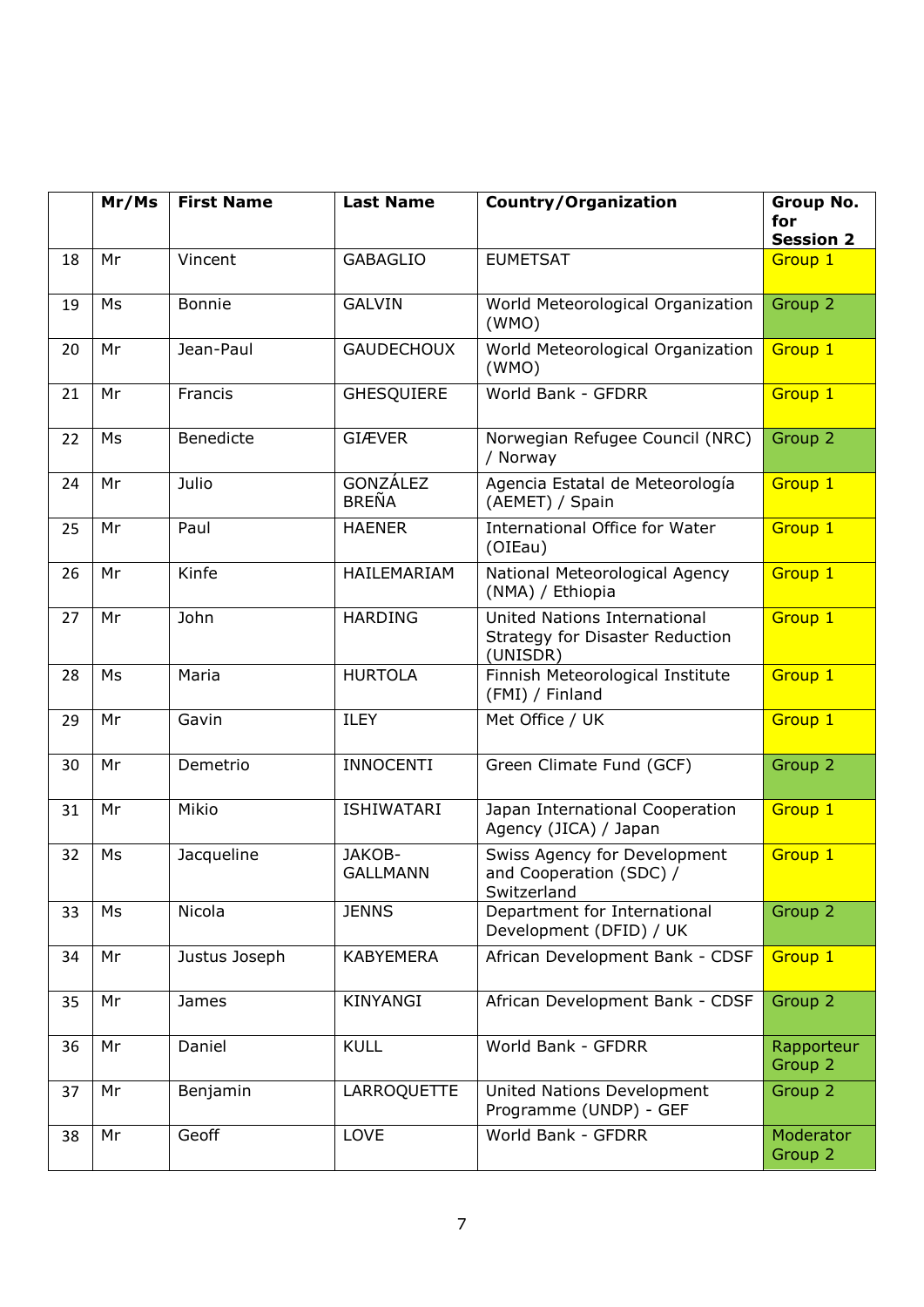|    | Mr/Ms | <b>First Name</b> | <b>Last Name</b>              | <b>Country/Organization</b>                                                              | <b>Group No.</b><br>for<br><b>Session 2</b> |
|----|-------|-------------------|-------------------------------|------------------------------------------------------------------------------------------|---------------------------------------------|
| 39 | Ms    | Eleonor           | <b>MARMEFELT</b>              | Swedish Meteorological and<br>Hydrological Institute (SMHI) /<br>Sweden                  | Group 2                                     |
| 40 | Ms    | Maite             | MARTÍN-<br><b>CRESPO MURO</b> | Agencia Española de Cooperación<br>Internacional para el Desarrollo<br>(AECID) / Spain   | Group 1                                     |
| 41 | Mr    | Albert A.E.       | <b>MARTIS</b>                 | Meteorological Department /<br>Curaçao & St Marteen                                      | Group <sub>2</sub>                          |
| 42 | Mr    | Robert O.         | <b>MASTERS</b>                | World Meteorological Organization<br>(WMO)                                               | Group 2                                     |
| 43 | Mr    | Frederic          | <b>MAUREL</b>                 | France - AFD                                                                             | Group 1                                     |
| 44 | Mr    | Jean-Baptiste     | MIGRAINE                      | World Bank                                                                               | Group 2                                     |
| 45 | Mr    | Satoru            | <b>MIMURA</b>                 | Japan International Cooperation<br>Agency (JICA) / Japan                                 | Group 2                                     |
| 46 | Mr    | François          | MŰNGER                        | Switzerland - GWH                                                                        |                                             |
| 47 | Ms    | Inger Gerd        | <b>NÆSS</b>                   | Norwegian Ministry of Foreign<br>Affairs / Norway                                        | Group 2                                     |
| 48 | Ms    | Aida Diongue      | <b>NIANG</b>                  | Agence Nationale de l'Aviation<br>Civile et de la Météorologie<br>(ANACIM) / Senegal     | Group 2                                     |
| 49 | Ms    | Heidi Solheim     | <b>NORDBECK</b>               | Norwegian Refugee Council<br>(NRC) / Norway                                              | Group 1                                     |
| 50 | Mr    | Matti             | NUMMELIN                      | Ministry for Foreign Affairs of<br>Finland (MFAF) / Finland                              | Group 1                                     |
| 51 | Mr    | Laurent           | <b>PACOUD</b>                 | France - AFD                                                                             | Group 2                                     |
| 52 | Ms    | <b>Nyree</b>      | <b>PINDER</b>                 | Met Office / UK                                                                          | Group 2                                     |
| 53 | Mr    | Scott             | <b>POWER</b>                  | Bureau of Meteorology (BOM) /<br>Australia                                               | Group 1                                     |
| 54 | Ms    | Mary              | <b>POWER</b>                  | World Meteorological Organization<br>(WMO)                                               | Group 1                                     |
| 55 | Mr    | Michel            | <b>PRÉ</b>                    | Ministère des Affaires étrangères<br>et du Développement<br>international (MAE) / France | Group 1                                     |
| 56 | Ms    |                   | PRIHARTINI                    | Meteorological, Climatological and<br>Geophysical Agency / Indonesia                     | Group 1                                     |
| 57 | Mr    | Christoph         | <b>PUSCH</b>                  | <b>World Bank</b>                                                                        | Group 1                                     |
| 58 | Mr    | A. Fachri         | <b>RADJAB</b>                 | Meteorological, Climatological and<br>Geophysical Agency / Indonesia                     | Group 2                                     |